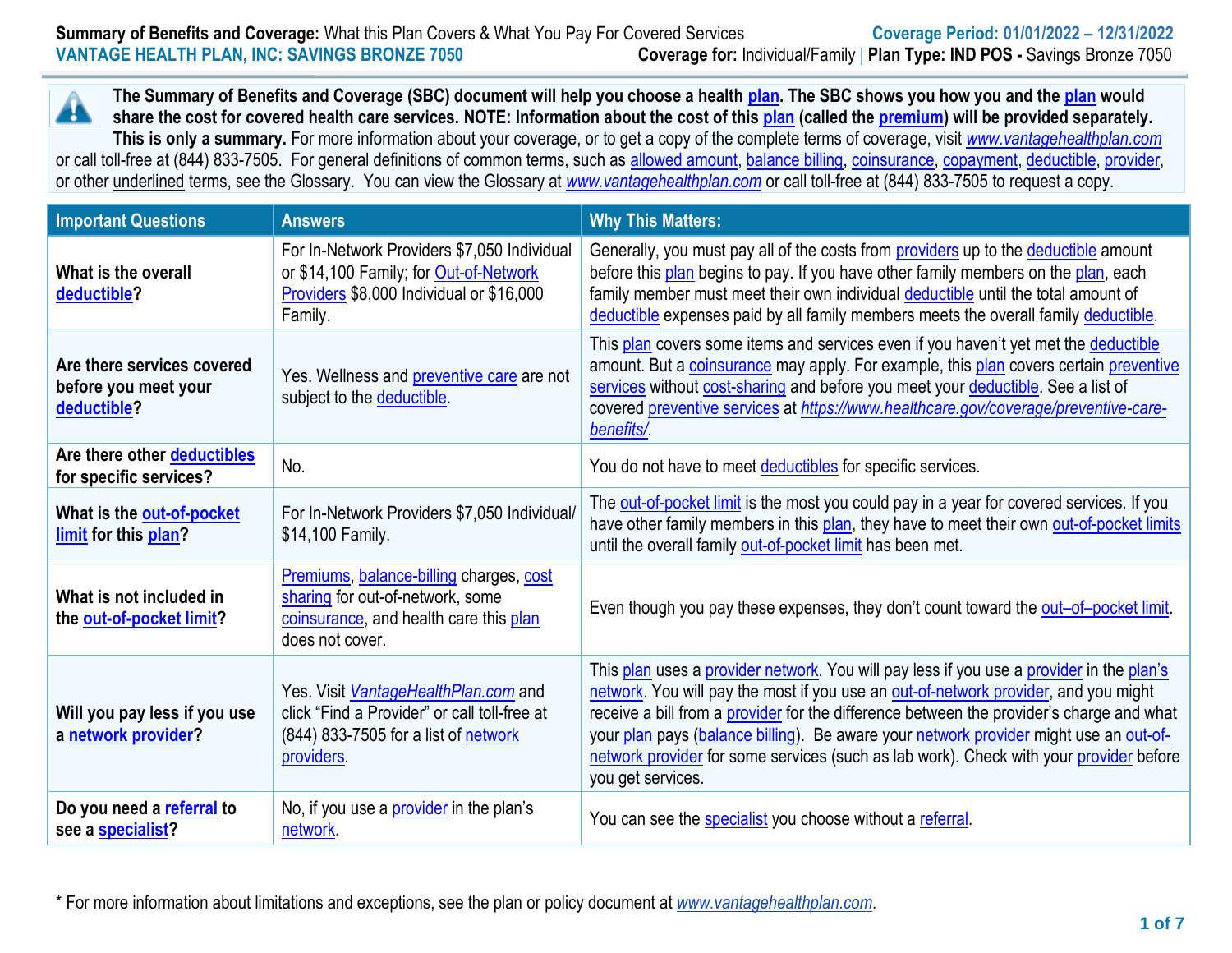# All **[coinsurance](https://www.healthcare.gov/sbc-glossary/#coinsurance)** costs shown in this chart are after your **[deductible](https://www.healthcare.gov/sbc-glossary/#deductible)** has been met, if a **[deductible](https://www.healthcare.gov/sbc-glossary/#deductible)** applies.

Ţ

| <b>Common</b>                                                                                                                                                      | <b>Services You May Need</b>                        |                                                     | <b>What You Will Pay</b>                                  | <b>Limitations, Exceptions, &amp; Other Important</b>                                                                                                               |  |
|--------------------------------------------------------------------------------------------------------------------------------------------------------------------|-----------------------------------------------------|-----------------------------------------------------|-----------------------------------------------------------|---------------------------------------------------------------------------------------------------------------------------------------------------------------------|--|
| <b>Medical Event</b>                                                                                                                                               |                                                     | <b>Network Provider</b><br>(You will pay the least) | <b>Out-of-Network Provider</b><br>(You will pay the most) | Information*                                                                                                                                                        |  |
| If you visit a health care<br>provider's office or<br>clinic                                                                                                       | Primary care visit to treat an<br>injury or illness | No charge.                                          | 50% coinsurance                                           | None                                                                                                                                                                |  |
|                                                                                                                                                                    | <b>Specialist visit</b>                             | No charge.                                          | 50% coinsurance                                           | None                                                                                                                                                                |  |
|                                                                                                                                                                    | Preventive care/screening/<br>immunization          | No charge. Deductible<br>does not apply.            | 50% coinsurance.<br>Deductible does not<br>apply.         | You may have to pay for services that are not<br>preventive. Ask your provider if the services<br>needed are preventive. Then check what your<br>plan will pay for. |  |
| If you have a test                                                                                                                                                 | Diagnostic test (x-ray, blood<br>work)              | No charge.                                          | 50% coinsurance                                           | None                                                                                                                                                                |  |
|                                                                                                                                                                    | Imaging (CT/PET scans, MRIs)                        | No charge.                                          | 50% coinsurance                                           | Pre-authorization required.                                                                                                                                         |  |
| If you need drugs to<br>treat your illness or<br>condition<br>More information about<br>prescription drug<br>coverage is available at<br>www.vantagehealthplan.com | Tier I & II Prescription Drugs                      | No charge.<br>(retail/mail order)                   | Not covered                                               | None                                                                                                                                                                |  |
|                                                                                                                                                                    | <b>Tier III Prescription Drugs</b>                  | No charge.<br>(retail/mail order)                   | Not covered                                               | None                                                                                                                                                                |  |
|                                                                                                                                                                    | <b>Tier IV Prescription Drugs</b>                   | No charge.<br>(retail/mail order)                   | Not covered                                               | None                                                                                                                                                                |  |
|                                                                                                                                                                    | <b>Tier V Prescription Drugs</b>                    | No charge.<br>(retail only)                         | Not covered                                               | None                                                                                                                                                                |  |
| If you have outpatient<br>surgery                                                                                                                                  | Facility fee (e.g., ambulatory<br>surgery center)   | No charge.                                          | 50% coinsurance                                           | Pre-authorization required.                                                                                                                                         |  |
|                                                                                                                                                                    | Physician/surgeon fees                              | No charge.                                          | 50% coinsurance                                           | Pre-authorization required.                                                                                                                                         |  |
| If you need immediate<br>medical attention                                                                                                                         | <b>Emergency room care</b>                          | No charge.                                          | No charge.                                                | Worldwide emergency coverage.                                                                                                                                       |  |
|                                                                                                                                                                    | <b>Emergency medical</b><br>transportation          | No charge.                                          | No charge.                                                | Emergency criteria required.                                                                                                                                        |  |
|                                                                                                                                                                    | <b>Urgent care</b>                                  | No charge.                                          | 50% coinsurance                                           | Pre-authorization required on follow-up visits.                                                                                                                     |  |
| If you have a hospital<br>stay                                                                                                                                     | Facility fee (e.g., hospital room)                  | No charge.                                          | 50% coinsurance                                           | Pre-authorization required.                                                                                                                                         |  |
|                                                                                                                                                                    | Physician/surgeon fees                              | No charge.                                          | 50% coinsurance                                           | Pre-authorization required.                                                                                                                                         |  |

\* For more information about limitations and exceptions, see the plan or policy document at *www.vantagehealthplan.com*.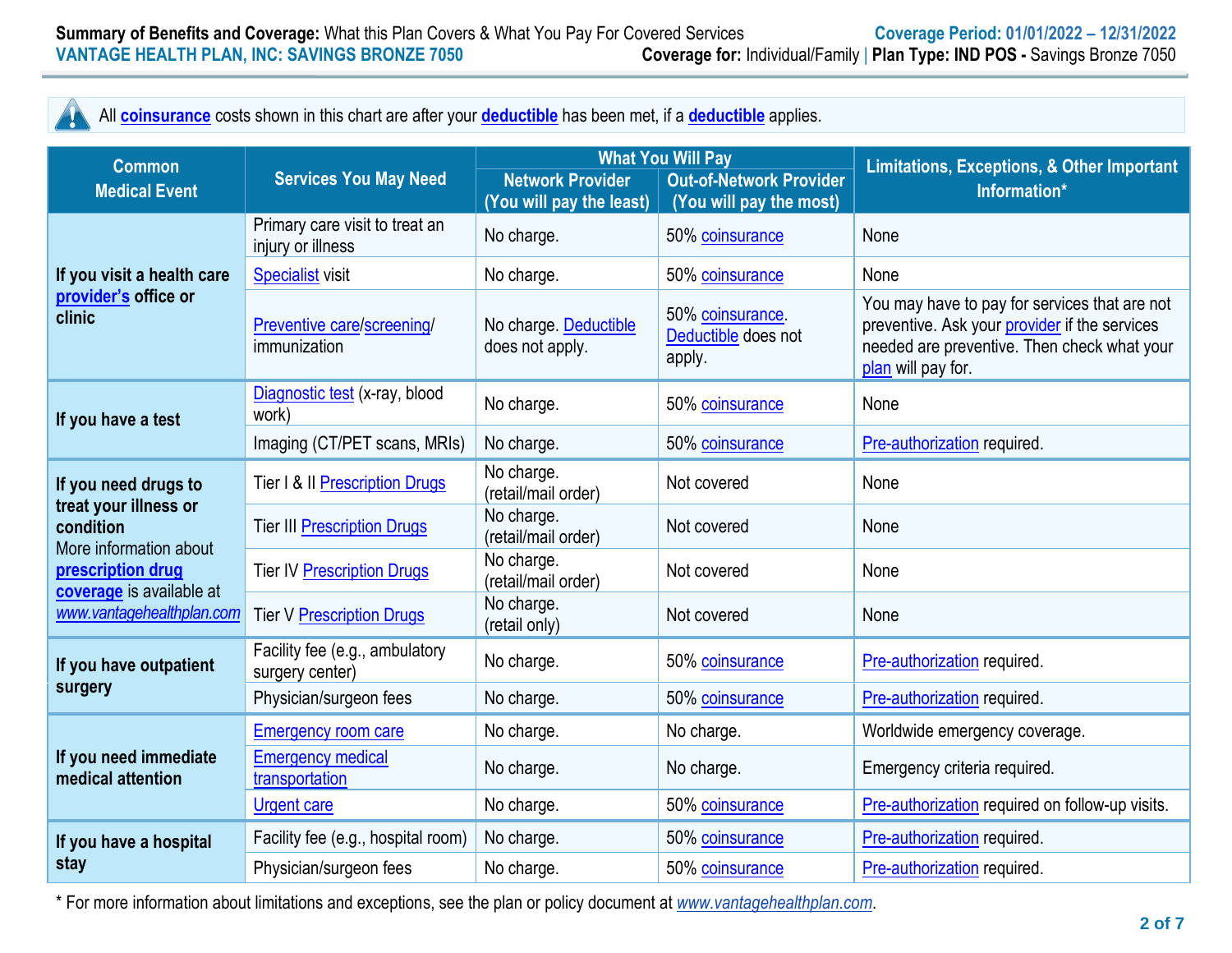# **Summary of Benefits and Coverage:** What this Plan Covers & What You Pay For Covered Services **Coverage Period: 01/01/2022 – 12/31/2022**<br>**Coverage for:** lndividual/Family | Plan Type: IND POS - Savings Bronze 7050 **Coverage for: Individual/Family | Plan Type: IND POS - Savings Bronze 7050**

| <b>Common</b>                                                                   | <b>Services You May Need</b>                 | <b>What You Will Pay</b>                            |                                                           | Limitations, Exceptions, & Other Important                                                                                                                                                                                                                                         |  |
|---------------------------------------------------------------------------------|----------------------------------------------|-----------------------------------------------------|-----------------------------------------------------------|------------------------------------------------------------------------------------------------------------------------------------------------------------------------------------------------------------------------------------------------------------------------------------|--|
| <b>Medical Event</b>                                                            |                                              | <b>Network Provider</b><br>(You will pay the least) | <b>Out-of-Network Provider</b><br>(You will pay the most) | Information*                                                                                                                                                                                                                                                                       |  |
| If you need mental health,<br>behavioral health, or<br>substance abuse services | Outpatient services                          | No charge.                                          | 50% coinsurance                                           | None                                                                                                                                                                                                                                                                               |  |
|                                                                                 | Inpatient services                           | No charge.                                          | 50% coinsurance                                           | Pre-authorization required.                                                                                                                                                                                                                                                        |  |
| If you are pregnant                                                             | Office visits                                | No charge.                                          | 50% coinsurance                                           | Cost share on initial visit only. Cost sharing<br>does not apply for preventative services.<br>Depending on the type of services, a deductible<br>or coinsurance may apply. Maternity care may<br>include tests and services described elsewhere<br>in the SBC (i.e., ultrasound). |  |
|                                                                                 | Childbirth/delivery professional<br>services | No charge.                                          | 50% coinsurance                                           | Pre-authorization required.                                                                                                                                                                                                                                                        |  |
|                                                                                 | Childbirth/delivery facility<br>services     | No charge.                                          | 50% coinsurance                                           | Pre-authorization required.                                                                                                                                                                                                                                                        |  |
| If you need help<br>recovering or have other<br>special health needs            | Home health care                             | No charge.                                          | Not covered                                               | Pre-authorization required.                                                                                                                                                                                                                                                        |  |
|                                                                                 | <b>Rehabilitation services</b>               | No charge.                                          | 50% coinsurance                                           | Pre-authorization required.                                                                                                                                                                                                                                                        |  |
|                                                                                 | <b>Habilitation services</b>                 | No charge.                                          | 50% coinsurance                                           | Pre-authorization required.                                                                                                                                                                                                                                                        |  |
|                                                                                 | Skilled nursing care                         | No charge.                                          | 50% coinsurance                                           | Pre-authorization required.                                                                                                                                                                                                                                                        |  |
|                                                                                 | Durable medical equipment                    | No charge.                                          | 50% coinsurance                                           | Pre-authorization required.                                                                                                                                                                                                                                                        |  |
|                                                                                 | <b>Hospice services</b>                      | No charge.                                          | Not covered                                               | Pre-authorization required.                                                                                                                                                                                                                                                        |  |
| If your child needs<br>dental or eye care                                       | Children's eye exam                          | No charge.                                          | 50% coinsurance                                           | Limit 1 visit per benefit period.                                                                                                                                                                                                                                                  |  |
|                                                                                 | Children's glasses                           | No charge.                                          | 50% coinsurance                                           | Limitations may apply.                                                                                                                                                                                                                                                             |  |
|                                                                                 | Children's dental check-up                   | No charge. Deductible<br>does not apply.            | No charge. Deductible<br>does not apply.                  | Limit 2 visits per calendar year.                                                                                                                                                                                                                                                  |  |

#### **Excluded Services & Other Covered Services:**

| Services Your Plan Generally Does NOT Cover (Check your policy or plan document for more information and a list of any other excluded services.) |                                                                                                                                     |                                                                                           |  |  |  |
|--------------------------------------------------------------------------------------------------------------------------------------------------|-------------------------------------------------------------------------------------------------------------------------------------|-------------------------------------------------------------------------------------------|--|--|--|
| Acupuncture<br><b>Bariatric surgery</b><br><b>Cosmetic Surgery</b>                                                                               | Elective abortions (except when<br>provided to save the life of the mother)<br>Hearing aids (Adult)<br><b>Infertility Treatment</b> | Long-term care<br>Non-emergency care when traveling outside the U.S.<br>Routine foot care |  |  |  |
| Other Covered Services (Limitations may apply to these services. This isn't a complete list. Please see your plan document.)                     |                                                                                                                                     |                                                                                           |  |  |  |
| Chiropractic care                                                                                                                                | Hearing aids (Children)                                                                                                             | Routine eye care (Adult)                                                                  |  |  |  |
| Dental care (Adult)                                                                                                                              | Private-duty nursing                                                                                                                | Weight loss programs (Vantage Wellness Program only)                                      |  |  |  |
| ∦ Formon: beformation about Bacterians and consistence are the plan consiliands consistent at community of collection are as                     |                                                                                                                                     |                                                                                           |  |  |  |

\* For more information about limitations and exceptions, see the plan or policy document at *www.vantagehealthplan.com*.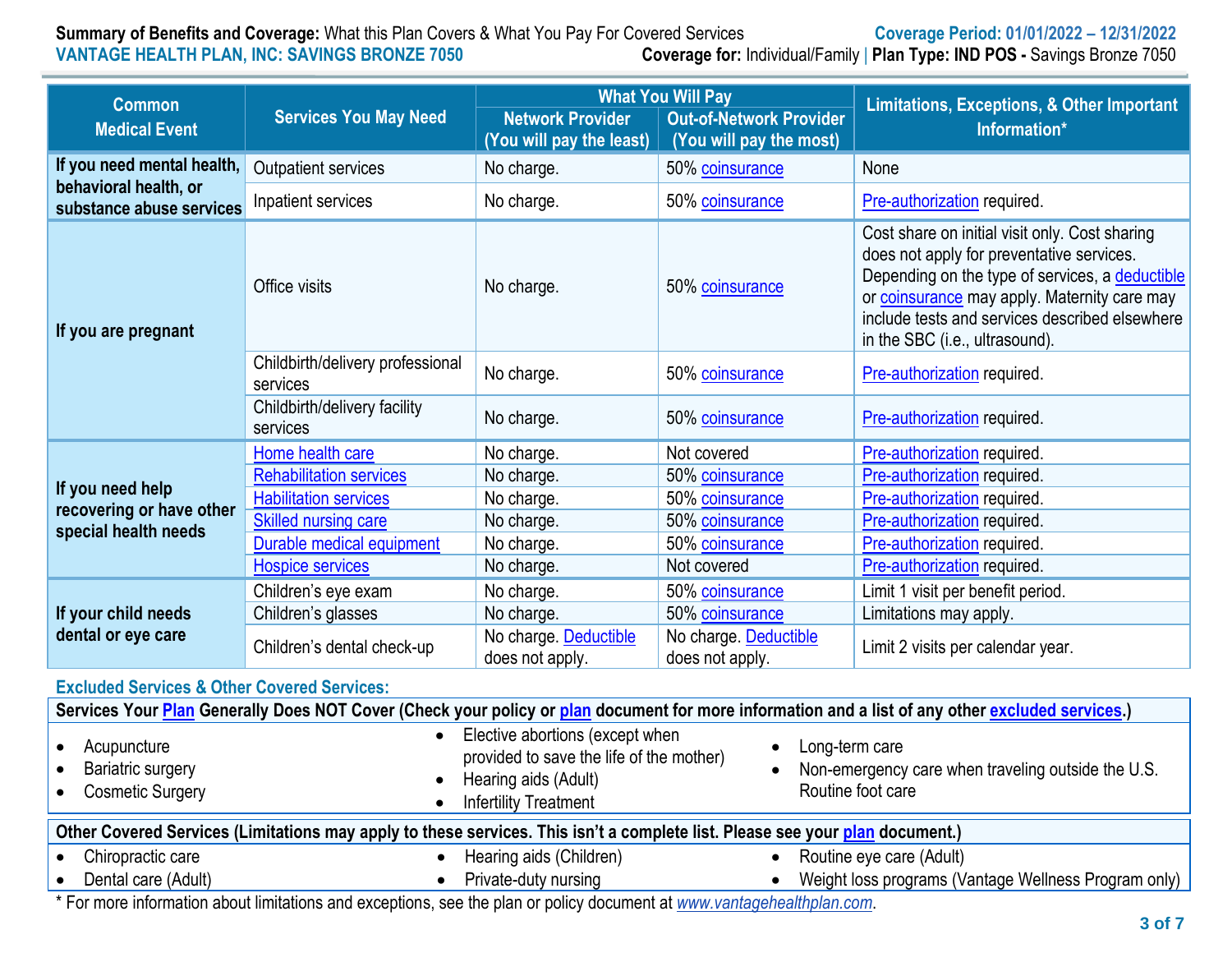Your Rights to Continue Coverage: There are agencies that can help if you want to continue your coverage after it ends. The contact information for those agencies is: Department of Labor's Employee Benefits Security Administration at 1-866-444-EBSA (3272) or *[www.dol.gov/ebsa/healthreform](http://www.dol.gov/ebsa/healthreform)* or Louisiana Department of Insurance, Office of Consumer Services, P.O. Box 94214, Baton Rouge, LA 70804-9214 or call 1-800-259-5300. Other coverage options may be available to you too, including buying individual insurance coverage through the [Health Insurance](https://healthcare.gov/sbc-glossary/#health-insurance) [Marketplace.](https://www.healthcare.gov/sbc-glossary/#marketplace) For more information about th[e Marketplace,](https://www.healthcare.gov/sbc-glossary/#marketplace) visit *[www.HealthCare.gov](http://www.healthcare.gov/)* or call 1-800-318-2596.

Your Grievance and Appeals Rights: There are agencies that can help if you have a complaint against you[r plan](https://www.healthcare.gov/sbc-glossary/#plan) for a denial of [a claim.](https://www.healthcare.gov/sbc-glossary/#claim) This complaint is called a [grievance](https://www.healthcare.gov/sbc-glossary/#grievance) or [appeal.](https://www.healthcare.gov/sbc-glossary/#appeal) For more information about your rights, look at the explanation of benefits you will receive for that medica[l claim.](https://www.healthcare.gov/sbc-glossary/#claim) You[r plan](https://www.healthcare.gov/sbc-glossary/#plan) documents also provide complete information to submit a [claim,](https://www.healthcare.gov/sbc-glossary/#claim) [appeal,](https://www.healthcare.gov/sbc-glossary/#appeal) or a [grievance](https://www.healthcare.gov/sbc-glossary/#grievance) for any reason to your [plan.](https://www.healthcare.gov/sbc-glossary/#plan) For more information about your rights, this notice, or assistance, contact Department of Labor's Employee Benefits Security Administration at 1-866-444-EBSA (3272) or *[www.dol.gov/ebsa/healthreform](http://www.dol.gov/ebsa/healthreform)* or Louisiana Department of Insurance, Office of Consumer Services, P.O. Box 94214, Baton Rouge, LA 70804-9214 or call 1-800-259-5300.

### **Does this plan provide Minimum Essential Coverage? Yes**

[Minimum Essential Coverage](https://www.healthcare.gov/sbc-glossary/#minimum-essential-coverage) generally includes [plans,](https://www.healthcare.gov/sbc-glossary/#plan) [health insurance](https://www.healthcare.gov/sbc-glossary/#health-insurance) available through the [Marketplace](https://www.healthcare.gov/sbc-glossary/#marketplace) or other individual market policies, Medicare, Medicaid, CHIP, TRICARE, and certain other coverage. If you are eligible for certain types of [Minimum Essential Coverage,](https://www.healthcare.gov/sbc-glossary/#minimum-essential-coverage) you may not be eligible for the [premium tax credit.](https://www.healthcare.gov/sbc-glossary/#premium-tax-credits)

## **Does this plan meet the Minimum Value Standards? Yes**

If your [plan](https://www.healthcare.gov/sbc-glossary/#plan) does not meet the [Minimum Value](https://www.healthcare.gov/sbc-glossary/#minimum-value-standard) Standards, you may be eligible for a [premium tax credit](https://www.healthcare.gov/sbc-glossary/#premium-tax-credits) to help you pay for a plan through th[e Marketplace.](https://www.healthcare.gov/sbc-glossary/#marketplace)

### **Language Access Services:**

Spanish (Español): Para obtener asistencia en Español, llame al 1-888-823-1910 (TTY 711). Tagalog (Tagalog): Kung kailangan ninyo ang tulong sa Tagalog tumawag sa 1-888-823-1910 (TTY 711). Chinese (中文): 如果需要中文的帮助,请拨打这个号码1-888-823-1910 (TTY 711). Navajo (Dine): Dinek'ehgo shika at'ohwol ninisingo, kwiijigo holne' 1-888-823-1910 (TTY 711).

––––––––––––––––––––––*To see examples of how this plan might cover costs for a sample medical situation, see the next section.–––––––––––*–––––––––––

**PRA Disclosure Statement:** According to the Paperwork Reduction Act of 1995, no persons are required to respond to a collection of information unless it displays a valid OMB control number. The valid OMB control number for this information collection is **0938-1146**. The time required to complete this information collection is estimated to average **0.08** hours per response, including the time to review instructions, search existing data resources, gather the data needed, and complete and review the information collection. If you have comments concerning the accuracy of the time estimate(s) or suggestions for improving this form, please write to: CMS, 7500 Security Boulevard, Attn: PRA Reports Clearance Officer, Mail Stop C4-26-05, Baltimore, Maryland 21244-1850.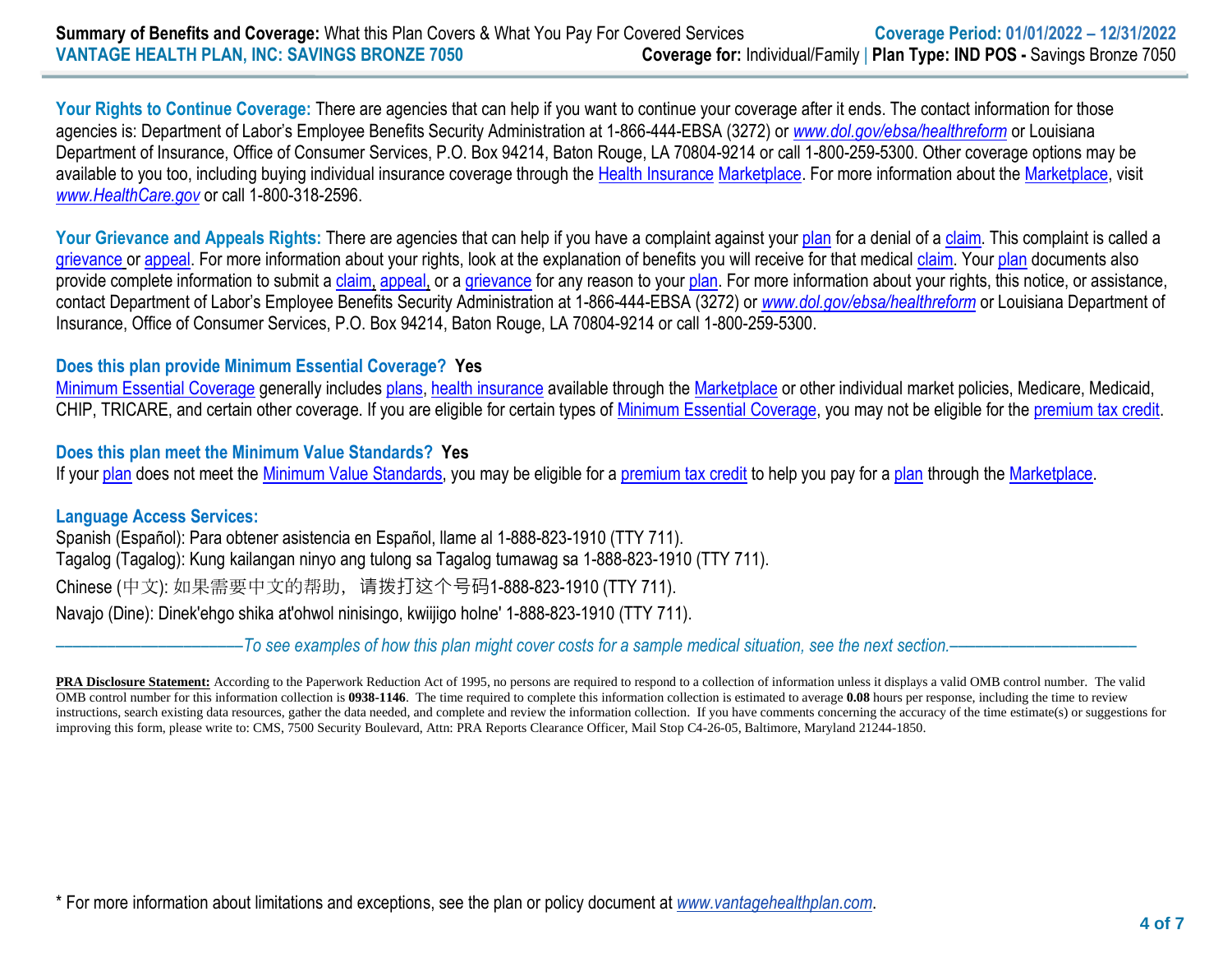#### **About these Coverage Examples:**

**The total Peg would pay is \$7,110**



**This is not a cost estimator.** Treatments shown are just examples of how this [plan](https://www.healthcare.gov/sbc-glossary/#plan) might cover medical care. Your actual costs will be different depending on the actual care you receive, the prices your [providers](https://www.healthcare.gov/sbc-glossary/#provider) charge, and many other factors. Focus on the [cost sharing](https://www.healthcare.gov/sbc-glossary/#cost-sharing) amounts [\(deductibles,](https://www.healthcare.gov/sbc-glossary/#deductible) [copayments](https://www.healthcare.gov/sbc-glossary/#copayment) and [coinsurance\)](https://www.healthcare.gov/sbc-glossary/#coinsurance) and [excluded services](https://www.healthcare.gov/sbc-glossary/#excluded-services) under the [plan.](https://www.healthcare.gov/sbc-glossary/#plan) Use this information to compare the portion of costs you might pay under different health [plans.](https://www.healthcare.gov/sbc-glossary/#plan) Please note these coverage examples are based on self-only coverage.

| Peg is Having a Baby<br>(9 months of in-network pre-natal care and a<br>hospital delivery)                                                                                                                                                                                            |                                    | <b>Managing Joe's type 2 Diabetes</b><br>(a year of routine in-network care of a well-<br>controlled condition)                                                                                                                       |                                    | <b>Mia's Simple Fracture</b><br>(in-network emergency room visit and follow up<br>care)                                                                                                                                |                              |
|---------------------------------------------------------------------------------------------------------------------------------------------------------------------------------------------------------------------------------------------------------------------------------------|------------------------------------|---------------------------------------------------------------------------------------------------------------------------------------------------------------------------------------------------------------------------------------|------------------------------------|------------------------------------------------------------------------------------------------------------------------------------------------------------------------------------------------------------------------|------------------------------|
| The plan's overall deductible<br>Specialist (OB/GYN) coinsurance<br><b>E</b> Hospital (facility) coinsurance<br>Other coinsurance                                                                                                                                                     | \$7,050<br>$0\%$<br>$0\%$<br>$0\%$ | The plan's overall deductible<br>Primary Care Physician coinsurance<br><b>E</b> Hospital (facility) <b>coinsurance</b><br>Other coinsurance                                                                                           | \$7,050<br>$0\%$<br>$0\%$<br>$0\%$ | The plan's overall deductible<br>Specialist coinsurance<br><b>E</b> Hospital (facility) <b>coinsurance</b><br>Other coinsurance                                                                                        | \$7,050<br>$0\%$<br>0%<br>0% |
| This EXAMPLE event includes services like:<br>Specialist (OB/GYN) office visits (prenatal care)<br><b>Childbirth/Delivery Professional Services</b><br><b>Childbirth/Delivery Facility Services</b><br>Diagnostic tests (ultrasounds and blood work)<br>Specialist visit (anesthesia) |                                    | This EXAMPLE event includes services like:<br><b>Primary care physician office visits (including disease</b><br>education)<br>Diagnostic tests (blood work)<br><b>Prescription drugs</b><br>Durable medical equipment (glucose meter) |                                    | This EXAMPLE event includes services like:<br><b>Emergency room care (including medical supplies)</b><br>Diagnostic test (x-ray)<br>Durable medical equipment (crutches)<br>Rehabilitation services (physical therapy) |                              |
| <b>Total Example Cost</b>                                                                                                                                                                                                                                                             | \$12,800                           | <b>Total Example Cost</b>                                                                                                                                                                                                             | \$7,600                            | <b>Total Example Cost</b>                                                                                                                                                                                              | \$1,900                      |
| In this example, Peg would pay:                                                                                                                                                                                                                                                       |                                    | In this example, Joe would pay:                                                                                                                                                                                                       |                                    | In this example, Mia would pay:                                                                                                                                                                                        |                              |
| Cost Sharing                                                                                                                                                                                                                                                                          |                                    | Cost Sharing                                                                                                                                                                                                                          |                                    | <b>Cost Sharing</b>                                                                                                                                                                                                    |                              |
| <b>Deductibles</b>                                                                                                                                                                                                                                                                    | \$7,050                            | <b>Deductibles</b>                                                                                                                                                                                                                    | \$5,400                            | <b>Deductibles</b>                                                                                                                                                                                                     | \$2,800                      |
| Copayments                                                                                                                                                                                                                                                                            | \$0                                | Copayments                                                                                                                                                                                                                            | \$0                                | Copayments                                                                                                                                                                                                             | \$0                          |
| <b>Coinsurance</b>                                                                                                                                                                                                                                                                    | \$0                                | Coinsurance                                                                                                                                                                                                                           | \$0                                | Coinsurance                                                                                                                                                                                                            | \$0                          |
| What isn't covered                                                                                                                                                                                                                                                                    |                                    | What isn't covered                                                                                                                                                                                                                    |                                    | What isn't covered                                                                                                                                                                                                     |                              |
| Limits or exclusions                                                                                                                                                                                                                                                                  | \$60                               | Limits or exclusions                                                                                                                                                                                                                  | \$20                               | Limits or exclusions                                                                                                                                                                                                   | \$0                          |

**The total Joe would pay is \$5,420**

**The total Mia would pay is \$2,800**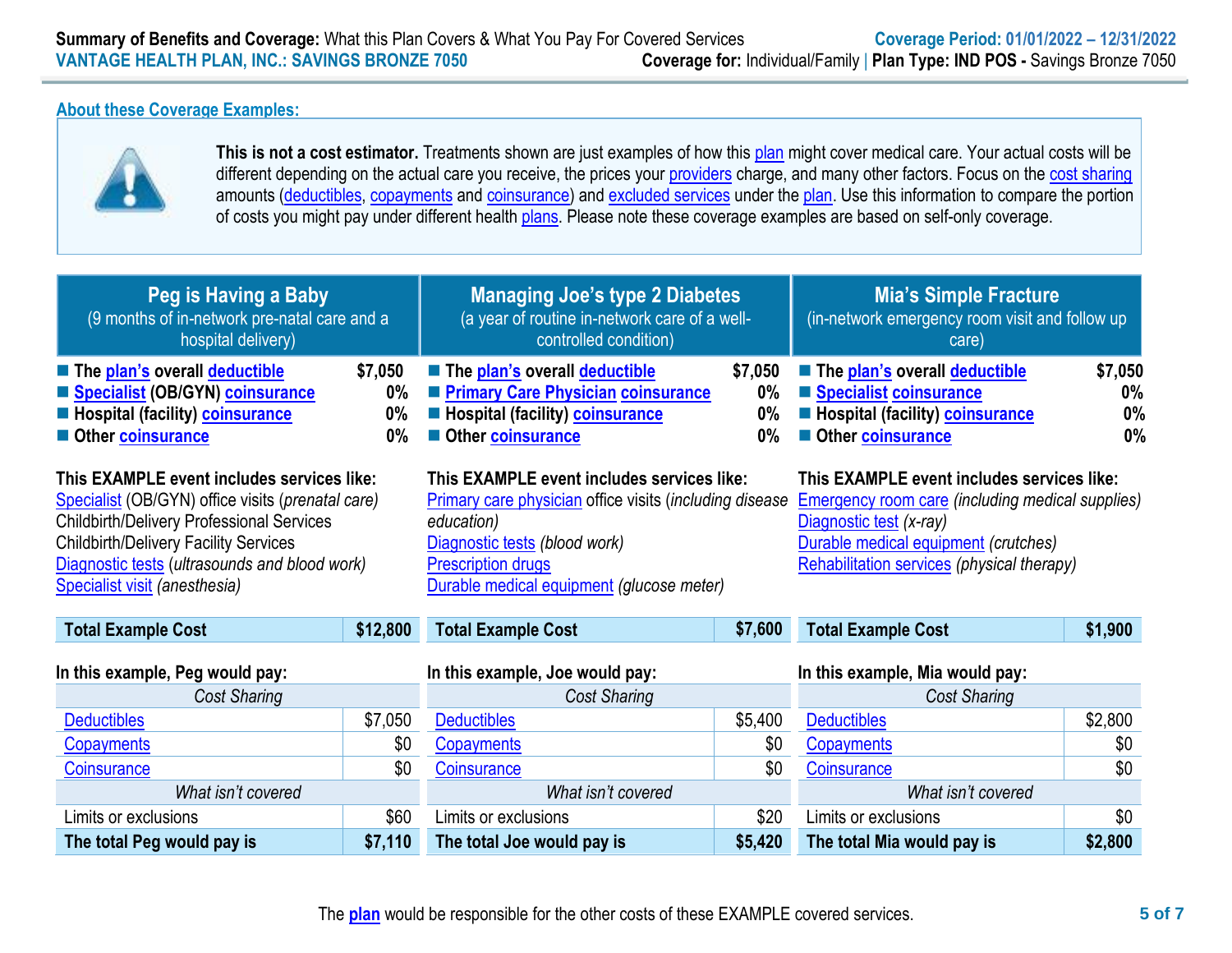# **Addendum: Language Access Services**

If you, or someone you're helping, have questions about Vantage Health Plan or the Marketplace, you have the right to get help and information in your preferred language at no cost. To talk with an interpreter, call Member Services, 1-888-823-1910 (TTY 711).

Si usted, o alguien a quien usted está ayudando, tiene preguntas acerca de Vantage Health Plan or the Marketplace, tiene derecho a obtener ayuda e información en su idioma sin costo alguno. Para hablar con un intérprete, llame al 1-888-823-1910 (TTY 711).

Si vous, ou quelqu'un que vous êtes en train d'aider, a des questions à propos de Vantage Health Plan or the Marketplace, vous avez le droit d'obtenir de l'aide et l'information dans votre langue à aucun coût. Pour parler à un interprète, appelez 1-888-823-1910 (TTY 711).

Nếu quý vị, hay người mà quý vị đang giúp đỡ, có câu hỏi về Vantage Health Plan or the Marketplace, quý vị sẽ có quyền được giúp và có thêm thông tin bằng ngôn ngữ của mình miễn phí. Để nói chuyện với một thông dịch viên, xin gọi 1-888-823-1910 (TTY 711).

如果您,或是您正在協助的對象,有關於[插入 SBM 項目的名稱 Vantage Health Plan or the Marketplace, 方面的問題,您 有權利免費以您的母語得到幫助和訊息。洽詢一位翻譯員,請撥電話 [在此插入數字 1-888-823-1910 (TTY 711)。

صوصخب ةلئسأ هدعاست صخش ىدل وأ كيدل ناك نإ ,Marketplace the or Plan Health Vantage، تامولعمالو ةدعاسمال ىلع لوصحال يف قحال كيدلف ـب لصتا مجرتم عم ثدحتلل .ةفلكت ةيا نود نم كتغلب ةيرورضال.(711 TTY (1-888-823-1910 .

Kung ikaw, o ang iyong tinutulangan, ay may mga katanungan tungkol sa Vantage Health Plan or the Marketplace, may karapatan ka na makakuha ng tulong at impormasyon sa iyong wika ng walang gastos. Upang makausap ang isang tagasalin, tumawag sa 1-888-823-1910 (TTY 711).

만약 귀하 또는 귀하가 돕고 있는 어떤 사람이 Vantage Health Plan or the Marketplace, 에 관해서 질문이 있다면 귀하는 그러한 도움과 정보를 귀하의 언어로 비용 부담없이 얻을 수 있는 권리가 있습니다. 그렇게 통역사와 얘기하기 위해서는 1-888-823-1910 (TTY 711). 로 전화하십시오.

Se você, ou alguém a quem você está ajudando, tem perguntas sobre o Vantage Health Plan or the Marketplace, você tem o direito de obter ajuda e informação em seu idioma e sem custos. Para falar com um intérprete, ligue para 1-888-823-1910 (TTY 711).